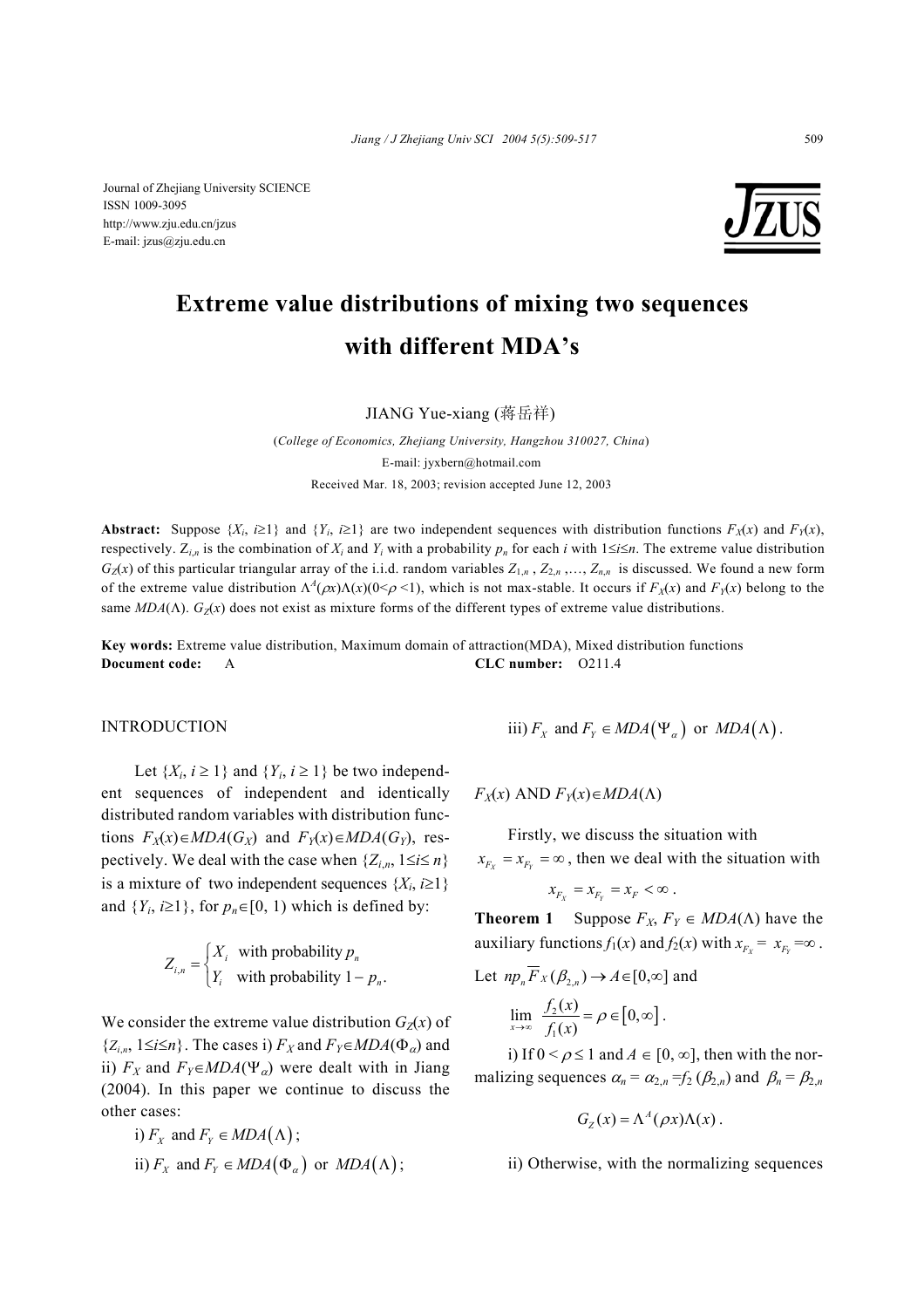$$
\alpha_n = \alpha_{2,n} = f_2(\beta_{2,n}), \beta_n = \beta_{2,n} \text{ or } \alpha_n = \alpha'_{1,n}, \beta_n = \beta'_{1,n}
$$

$$
G_{Z}(x)=\Lambda(x).
$$

**Proof** We consider the different cases as follows.

1) If  $\rho$ >1, by Lemma 1 in Jiang (2004) we have  $\lim \frac{F_Y(x)}{F_Y(x)}$  $(x)$ *Y*  $x \rightarrow \infty$   $F_X$  $\lim_{x \to \infty} \frac{F_Y(x)}{\overline{F}_X(x)} = \infty$ . By Proposition 1 in Jiang (2004),

the claim follows.

2) If  $0 \leq \rho \leq 1$ , we have

$$
n\overline{F}_{Z,n}(\alpha_{2,n}x+\beta_{2,n})\sim np_n\overline{F}_X(\alpha_{2,n}x+\beta_{2,n})+e^{-x}
$$
  
=  $np_n\overline{F}_X(\beta_{2,n})\frac{\overline{F}_X(\alpha_{2,n}x+\beta_{2,n})}{\overline{F}_X(\beta_{2,n})}+e^{-x}$ .

We derive  $\lim_{x \to 2} \frac{P_X(\alpha_{2,n} + P_{2,n})}{P_X(\alpha_{2,n} + P_{2,n})}$ 2,  $\lim_{n \to \infty} \frac{F_X(\alpha_{2,n} x + \beta_{2,n})}{\sigma_{\alpha_{2,n}}}$  $(\beta, )$  $X(\mathcal{U}_{2,n}^{\prime}X+\mathcal{P}_{2,n}^{\prime})$  $F_X(\beta_{2,n})$  $F_X(\alpha, x)$ *F*  $\alpha$ <sub>n</sub>x +  $\beta$ <sub>2</sub>  $\rightarrow \infty$   $F_X(\beta,$ + . In fact,

$$
\frac{\overline{F}_X(\alpha_{2,n}x + \beta_{2,n})}{\overline{F}_X(\beta_{2,n})} \sim \exp\left\{-\int_{\beta_{2,n}}^{f_2(\beta_{2,n})x + \beta_{2,n}} \frac{1}{f_1(t)} dt\right\}
$$
\n
$$
= \exp\left\{-\int_0^x \frac{f_2(\beta_{2,n})}{f_1(f_2(\beta_{2,n})s + \beta_{2,n})} ds\right\}
$$
\n
$$
= \exp\left\{-\int_0^x \frac{f_2(\beta_{2,n}) f_2(f_2(\beta_{2,n})s + \beta_{2,n})}{f_2(f_2(\beta_{2,n})s + \beta_{2,n}) f_1(f_2(\beta_{2,n})s + \beta_{2,n})} ds\right\}
$$
\n
$$
\to e^{-\rho x}, \qquad (1)
$$

by Lemma 1, 3 in Resnick (1987) and since 2 1  $\lim \frac{f_2(x)}{x}$  $\overline{x \rightarrow \infty} f_1(x)$ *f x*  $\lim_{x \to \infty} \frac{f_2(x)}{f_1(x)} = \rho \in (0,1]$ . Hence,

$$
n\overline{F}_{Z,n}(\alpha_{2,n}x+\beta_{2,n})\sim np_n\overline{F}_X(\beta_{2,n})e^{-\rho x}+e^{-x}. \qquad (2)
$$

i) If  $np_n \overline{F}_X(\beta_{2n}) \to A \ge 0$ , then with  $\alpha_n = f_2(\beta_{2n})$  and  $\beta_n = \beta_{2n}$ 

$$
G_Z(x) = \Lambda^A(\rho x) \Lambda(x) .
$$

ii) If  $np_x \overline{F}_X(\beta, \cdot) \to \infty$ , then also  $np_n \to \infty$ . We have  $np_n \overline{F}_X(\beta'_{1n}) \to 1$  and

$$
nF_{Z,n}(\alpha'_{1,n}x + \beta'_{1,n}) = np_n F_X(\alpha'_{1,n}x + \beta'_{1,n})
$$
  
+ 
$$
n(1 - p_n)\overline{F}_Y(\alpha'_{1,n}x + \beta'_{1,n})
$$
  

$$
\sim e^{-x} + n\overline{F}_Y(\alpha'_{1,n}x + \beta'_{1,n}).
$$
  
(3)

If we show that  $n\overline{F}_Y(\alpha'_{1,n}x + \beta'_{1,n}) \to 0$ , then with  $\alpha_n = \alpha'_{n} = f_1(\beta'_{n})$  and  $\beta_n = \beta'_{n}$ ,

$$
G_{Z}(x)=\Lambda(x).
$$

In fact, we have

$$
\lim_{x \to \infty} \frac{\overline{F}_X(\beta'_{1,n})}{\overline{F}_X(\beta_{2,n})} = \lim_{x \to \infty} \frac{np_n \overline{F}_X(\beta'_{1,n})}{np_n \overline{F}_X(\beta_{2,n})} = 0.
$$
 (4)

Hence, as the derivation in Eq.(1) for large *n* we have

$$
0 \leq n F_Y(\alpha'_{1,n} x + \beta'_{1,n})
$$
  
\n
$$
\frac{\overline{F}_Y(\alpha'_{1,n} x + \beta'_{1,n})}{\overline{F}_Y(\beta_{2,n})} = \frac{\overline{F}_Y(\alpha'_{1,n} x + \beta'_{1,n})}{\overline{F}_Y(\beta'_{1,n})} \frac{\overline{F}_Y(\beta'_{1,n})}{\overline{F}_Y(\beta_{2,n})}
$$
  
\n
$$
\sim e^{-\rho^{-1}x} \frac{\overline{F}_Y(\beta'_{1,n})}{\overline{F}_Y(\beta_{2,n})} \to 0,
$$
\n(5)

by Lemma 2 in Jiang (2004). iii) If  $\rho = 0$ , by Eq.(2) we have

$$
n\overline{F}_{Z,n}(\alpha_{2,n}x+\beta_{2,n})\sim np_n\overline{F}_X(\beta_{2,n})+e^{-x}.
$$

a) If 
$$
np_n F_X(\beta_{2,n}) \to 0
$$
, then  
\n $n\overline{F}_{Z,n}(\alpha_{2,n}x + \beta_{2,n}) \to e^{-x}$ , which implies with  
\n $\alpha_n = f_2(\beta_{2,n})$  and  $\beta_n = \beta_{2,n}$ ,

$$
G_{Z}(x)=\Lambda(x).
$$

b) If  $np_n \overline{F}_X(\beta_n) \to A \in (0, \infty]$ , then also  $np_n$  $\rightarrow \infty$  and  $np_n \overline{F}_X(\beta'_{1,n}) \rightarrow 1$ , As in the derivation of  $Eq.(4)$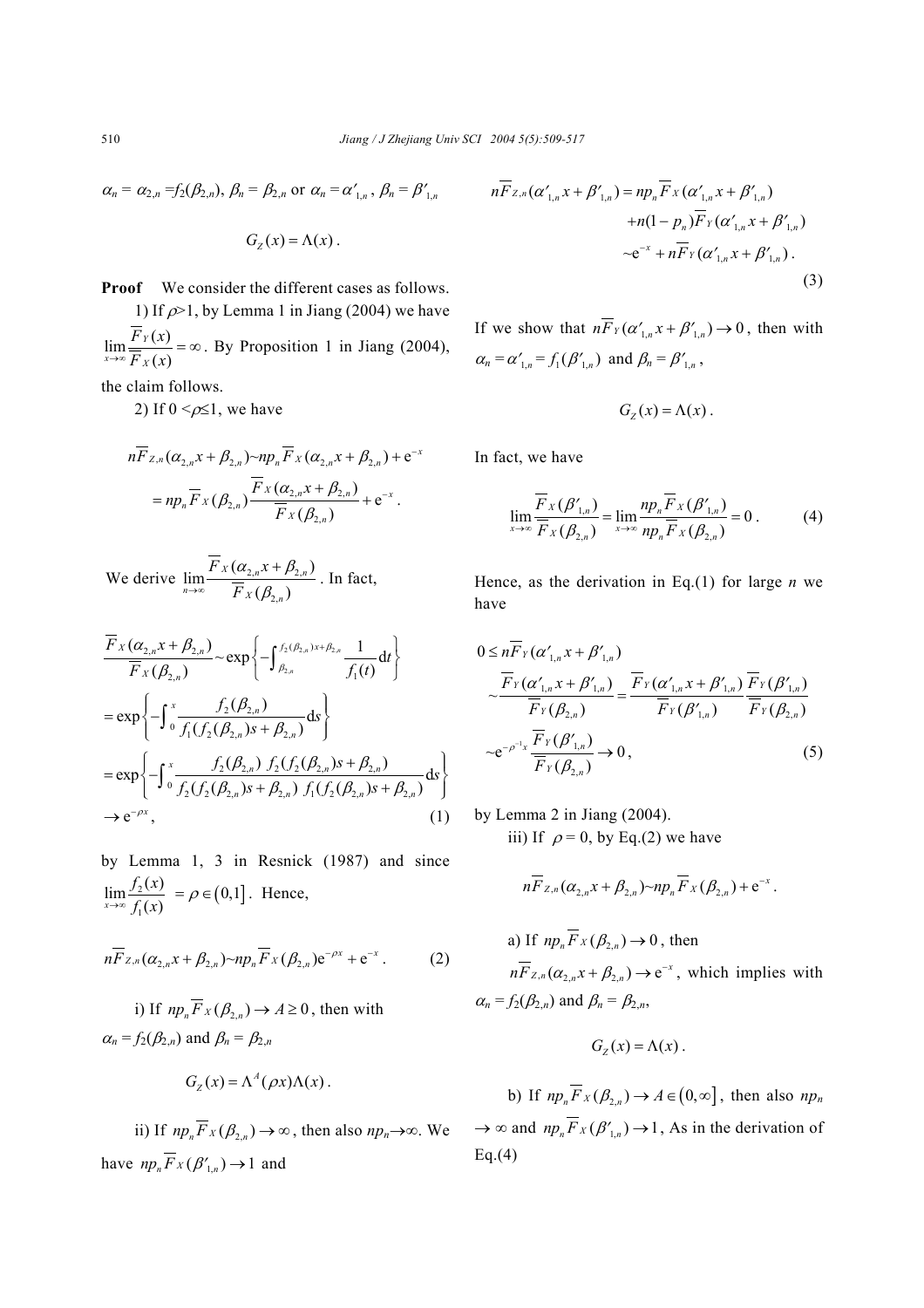$$
\lim_{x \to \infty} \exp \left\{-\int_{\beta_{2,n}}^{\beta'_{1,n}} \frac{1}{f_1(t)} \, \mathrm{d}t\right\} = \frac{1}{A} \,. \tag{6}
$$

Furthermore, by Eq.(3)

$$
n\overline{F}_{Z,n}(\alpha'_{1,n}x+\beta'_{1,n})\negthinspace\negthinspace\sim\negthinspace\mathbf{e}^{-x}+n\overline{F}_{Y}(\alpha'_{1,n}x+\beta'_{1,n}),
$$

For large *n* as in derivation of Eq.(5) we have

$$
0 \leq n \overline{F}_Y(\alpha'_{1,n} x + \beta'_{1,n}) \sim \frac{\overline{F}_Y(\alpha'_{1,n} x + \beta'_{1,n})}{\overline{F}_Y(\beta_{2,n})}
$$

$$
\sim \exp\left\{-\int_0^x \frac{f_1(f_1(\beta'_{1,n}) s + \beta'_{1,n})}{f_2(f_1(\beta'_{1,n}) s + \beta'_{1,n})} ds\right\}
$$

$$
\exp\left\{-\int_{\beta_{2,n}}^{\beta'_{1,n}} \frac{1}{f_2(t)} dt\right\} \to 0,
$$
 (7)

by using Eq.(6) with  $\rho = 0$ . Hence with  $\alpha_n = \alpha'_{1,n} =$  $f_1(\beta'_{1,n})$  and  $\beta_n = \beta'_{1,n}$ , we get  $G_Z(x) = \Lambda(x)$ .

**Remark 1** When  $\rho = 1$  with  $np \cdot \overline{F}_X(\alpha, \cdot) \to A > 0$ , we can change the normalizing sequences:  $\alpha_n = \alpha_{2,n}$ and  $\beta_n = \log(A+1)\alpha_{2,n} + \beta_{2,n}$  to get

$$
G_Z(x) = \Lambda(x).
$$

Thus only if  $0 \le \rho \le 1$ ,  $G_Z(x)$  exists as a mixture form  $\Lambda^A(\rho x) \Lambda(x)$ .

Now we deal with the situation with  $x_{F_X}$  =  $x_{F_v} = x_F < \infty$ . In order to establish the theorem, the following lemmas are necessary.

**Lemma 1** Suppose  $F_r \in MDA(\Lambda)$  have  $x_F < \infty$  with absolutely continuous auxiliary function  $f(t)$ . Then  $F^*(x) = F(x_F - x^{-1}) \in MDA(\Lambda)$  with the right endpoint  $x_F^* = \infty$  and absolutely continuous auxiliary function  $f^*(t) = t^2 f(x - t^{-1})$ .

**Proof** It is easy to check.

**Lemma 2** Suppose  $F_x$  and  $F_y \in MDA$  ( $\Lambda$ ) have  $x_{F_Y} = x_{F_Y} = x_F < \infty$ 

i) If 
$$
\lim_{t \to x_F} \frac{f_2(t)}{f_1(t)} > 1
$$
, then  $\lim_{x \to x_F} \frac{\overline{F}_Y(x)}{\overline{F}_X(x)} = \infty$ .

ii) If 
$$
\lim_{x \to x_F} \frac{\overline{F}_Y(x)}{\overline{F}_X(x)} = d > 0
$$
, then  $\lim_{t \to x_F} \frac{f_2(t)}{f_1(t)} = 1$ .

**Proof** i) By Lemma 1  $F_X^*(x) = F_X(x_F - x^{-1})$  and  $F_Y^*(x) = F_Y(x_F - x^{-1}) \in MDA(\Lambda)$  with  $x_{F_X^*} = x_{F_Y^*} = \infty$ and their absolutely continuous auxiliary functions are  $f_1^*(t) = t^2 f_1(x_F - t^{-1})$  and  $f_2^*(t) = t^2 f_2(x_F - t^{-1})$ , respectively. Furthermore,

$$
\lim_{t \to \infty} \frac{f_1^*(t)}{f_2^*(t)} = \lim_{t \to \infty} \frac{f_2(x_F - t^{-1})}{f_1(x_F - t^{-1})} > 1.
$$

Lemma 1 in Jiang (2004) implies

$$
\lim_{x\to\infty}\frac{\overline{F^*}_Y(x)}{\overline{F^*}_X(x)}=\infty,
$$

while

$$
\lim_{x\to x_F}\frac{\overline{F}_Y(x)}{\overline{F}_X(x)}=\lim_{x\to\infty}\frac{\overline{F}_Y(x_F-t^{-1})}{\overline{F}_X(x_F-t^{-1})}=\lim_{x\to\infty}\frac{\overline{F}^*_{Y}(x)}{\overline{F}^*_{X}(x)},
$$

the statement follows.

ii) By using L'Hospital's rule and the method as in Lemma 1 in Jiang (2004), we have

$$
\left(1-\lim_{x\to x_F}\frac{f_1(x)}{f_2(x)}\right)\lim_{x\to x_F}\frac{\overline{F}_Y(x)}{\overline{F}_X(x)}=0,
$$

the result then follows.

**Theorem 2** Suppose  $F_x$  and  $F_y \in MDA(\Lambda)$  have the auxiliary functions  $f_1(x)$  and  $f_2(x)$ , respectively and

$$
x_{F_x} = x_{F_y} = x_F < \infty. \text{ Suppose } \lim_{x \to x_F} \frac{f_2(x)}{f_1(x)} = \rho \in [0, \infty]
$$
\n
$$
\text{and } \overline{F}_Y(\beta_{2,n}) \sim \frac{1}{n}. \text{ If } np_n \to \infty, \text{ let}
$$

$$
\overline{F}_X(\beta'_{1,n}) \sim \frac{1}{np_n} \,. \tag{8}
$$

Assume  $np_n \overline{F}_X(\beta_{2n}) \to A \in [0, \infty]$ . i) If  $0 < \rho \le 1$  and a) if  $A \in (0, \infty)$ , then with the normalizing sequ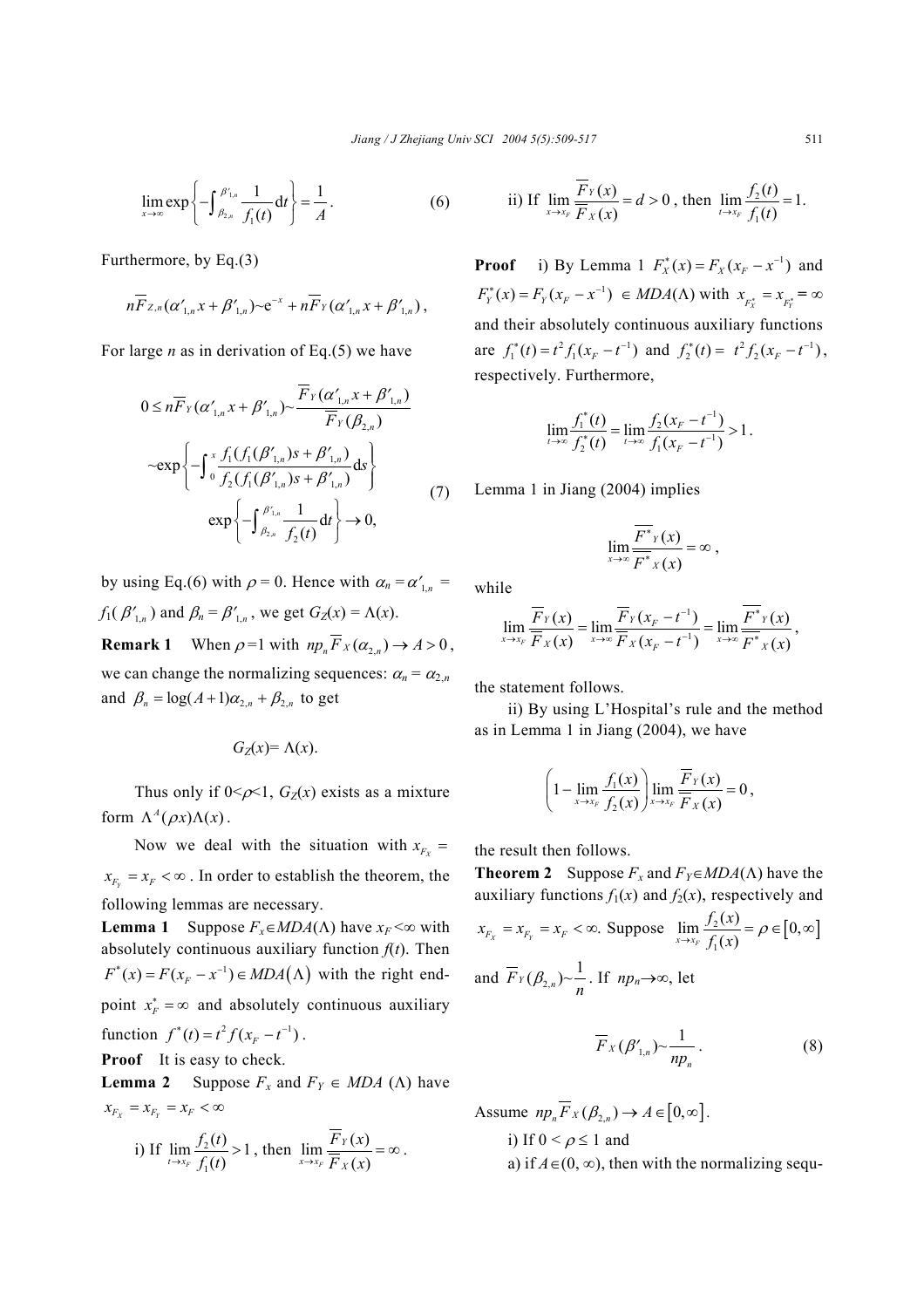ences  $\alpha_n = f_2(\beta_{2,n})$  and  $\beta_n = \beta_{2,n}$ 

$$
G_Z(x) = \Lambda^A(\rho x) \Lambda(x) .
$$

b) If *A*=∞, then with the normalizing sequences  $\alpha_n = f_1(\beta'_{1,n})$  and  $\beta_n = \beta'_{1,n}$ 

$$
G_{Z}(x)=\Lambda(x).
$$

ii) Otherwise, with the normalizing sequences  $\alpha_n = \alpha_{2,n} = f_2(\beta_{2,n}), \ \beta_n = \beta_{2,n}$  or  $\alpha_n = \alpha'_{1,n}, \ \beta_n = \beta'_{1,n}$ 

$$
G_{Z}(x)=\Lambda(x).
$$

**Proof** By Lemma  $1 F_X^*(x) = F_X^*(x_F - x^{-1}) \in MDA(\Lambda)$ and  $F_Y^*(x) = F_Y(x_F - x^{-1}) \in MDA(\Lambda)$  with  $x_{F_X^*} = x_{F_Y^*}$  $=\infty$  and their absolutely continuous auxiliary functions are  $f_1^*(t) = t^2 f_1(x_F - t^{-1})$  and

$$
f_2^*(t) = t^2 f_2(x_F - t^{-1}),
$$
\n(9)

respectively. Furthermore,

$$
\rho^* = \lim_{x \to \infty} \frac{f_1^*(t)}{f_2^*(t)} = \lim_{t \to \infty} \frac{f_2(x_F - t^{-1})}{f_1(x_F - t^{-1})} = \rho \in [0, \infty]
$$

Hence we can apply Theorem 1 to these two functions. Let

$$
F_{Z,n}^*(x) = p_n F_X^*(x) + (1 - p_n) F_Y^*(x)
$$

Suppose  $\alpha_{2,n}^*$  and  $\beta_{2,n}^*$  are the normalizing sequences from  $F^*Y(\beta_{2,n}^*)\sim n^{-1}$ . We have

$$
\beta_{2,n} = x_F - \frac{1}{\beta_{2,n}^*} \,. \tag{10}
$$

Hence by Eq.(8)

$$
np_n \overline{F^*}_{X}(\beta^*_{2,n}) = np_n \overline{F}_{X}(x_F - (\beta^*_{2,n})^{-1})
$$

$$
= np_n \overline{F}_X(\beta_{2,n}) \to A. \tag{11}
$$

1) If  $0 \le \rho \le 1$  and  $A > 0$ , then  $0 \le \rho^* \le 1$ , by Theorem 1 there exist normalizing sequences  $\alpha_{2,n}^*$  and  $\beta^*_{2,n}$ , such that

$$
n\overline{F_{Z,n}^*}(x)(\alpha_{2,n}^*x+\beta_{2,n}^*) \to A e^{-\rho x}+e^{-x}, \qquad (12)
$$

and furthermore, by Eq.(10) and since  $\lim_{n \to \infty} \frac{\omega_{2n}}{n}$ 2,  $\lim_{n \to \infty} \frac{\mu_{2,n}}{n} = 0$  $n\rightarrow \infty$   $\beta^*_{2,n}$ α  $\beta$ ∗  $\lim_{n \to \infty} \frac{\infty_{2,n}}{B_n^*} = 0,$ for any *x*

$$
nF_{Z,n}^{*}(\alpha_{2,n}^{*}x + \beta_{2,n}^{*})
$$
  
\n
$$
= np_{n}\overline{F}_{X}\left(x_{F} - \frac{1}{\alpha_{2,n}^{*}x + \beta_{2,n}^{*}}\right)
$$
  
\n
$$
+ n(1-p_{n})\overline{F}_{Y}\left(x_{F} - \frac{1}{\alpha_{2,n}^{*}x + \beta_{2,n}^{*}}\right)
$$
  
\n
$$
= np_{n}\overline{F}_{X}\left(x_{F} - \frac{1}{\beta_{2,n}^{*}} + \frac{1}{\beta_{2,n}^{*}} - \frac{1}{\alpha_{2,n}^{*}x + \beta_{2,n}^{*}}\right)
$$
  
\n
$$
+ n(1-p_{n})\overline{F}_{Y}\left(x_{F} - \frac{1}{\beta_{2,n}^{*}} + \frac{1}{\beta_{2,n}^{*}} - \frac{1}{\alpha_{2,n}^{*}x + \beta_{2,n}^{*}}\right)
$$
  
\n
$$
= np_{n}\overline{F}_{X}\left(\beta_{2,n} + \left(1 + \frac{\alpha_{2,n}^{*}}{\beta_{2,n}^{*}}x\right)^{-1} \frac{\alpha_{2,n}^{*}}{(\beta_{2,n}^{*})^{2}}x\right)
$$
  
\n
$$
+ n(1-p_{n})\overline{F}_{Y}\left(\beta_{2,n} + \left(1 + \frac{\alpha_{2,n}^{*}}{\beta_{2,n}^{*}}x\right)^{-1} \frac{\alpha_{2,n}^{*}}{(\beta_{2,n}^{*})^{2}}x\right)
$$
  
\n
$$
= np_{n}\overline{F}_{X}\left(\beta_{2,n} + \frac{\alpha_{2,n}^{*}}{(\beta_{2,n}^{*})^{2}}x(1+o(1))\right)
$$
  
\n
$$
+ n(1-p_{n})\overline{F}_{Y}\left(\beta_{2,n} + \frac{\alpha_{2,n}^{*}}{(\beta_{2,n}^{*})^{2}}x(1+o(1))\right)
$$
  
\n
$$
= n\overline{F}_{Z,n}\left(\beta_{2,n} + \frac{\alpha_{2,n}^{*}}{(\beta_{2,n}^{*})^{2}}x(1+o(1))\right).
$$
 (13)

which implies by Eqs. $(12)$  and  $(11)$ ,

$$
n \overline{F}_{Z,n}\left(\beta_{2,n} + \frac{\alpha_{2,n}^*}{(\beta_{2,n}^*)^2} x(1+o(1))\right) \to A e^{-\rho x} + e^{-x}.
$$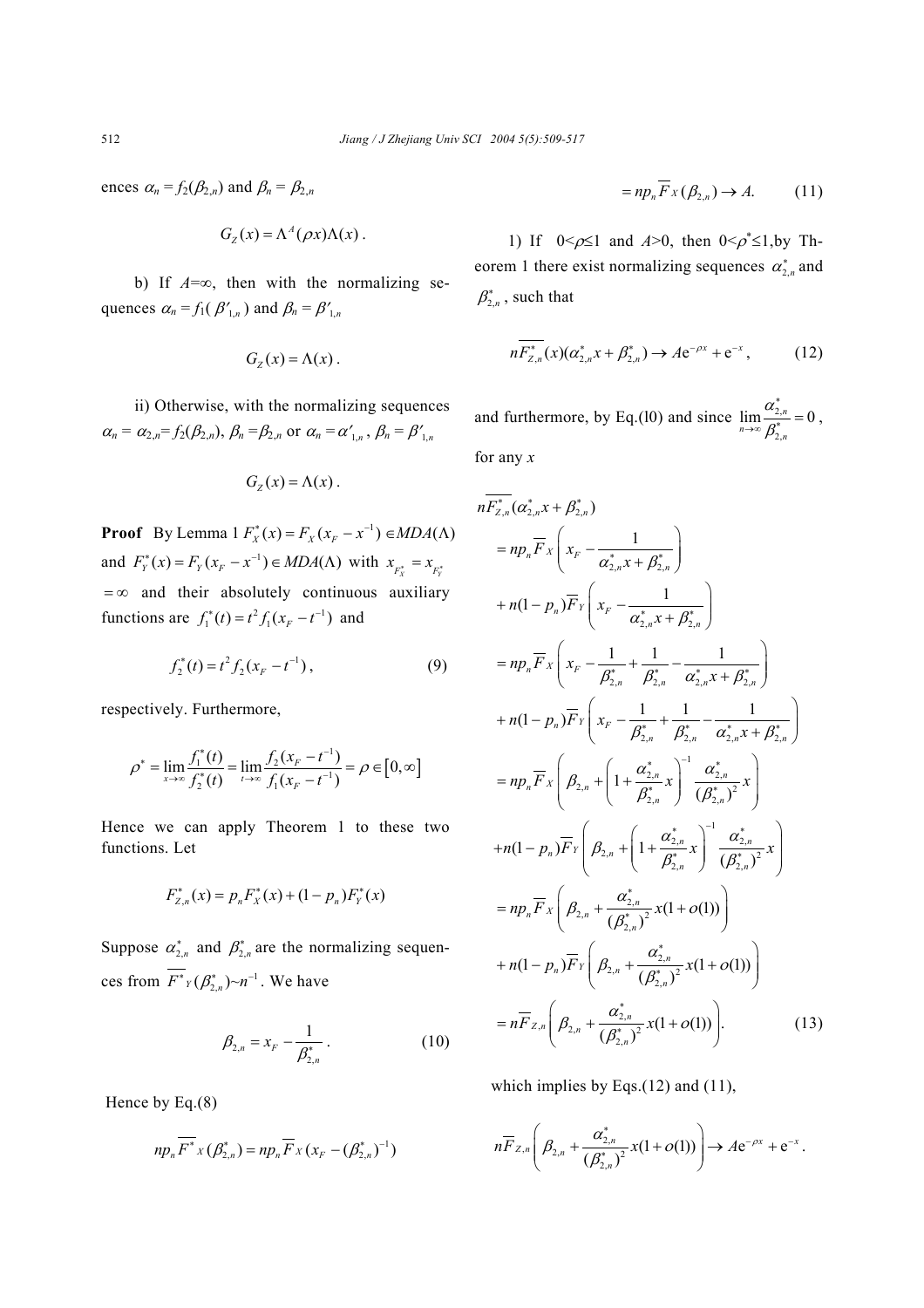Hence with normalizing sequences

$$
\alpha_n = \frac{\alpha_{2,n}^*}{(\beta_{2,n}^*)^2}, \ \beta_n = \beta_{2,n}, \tag{14}
$$

the first statement a) in i) follows.

Now we examine the normalizing sequence  $\alpha_n$ . In fact, by Eqs. $(9)$  and  $(10)$  we have

$$
\alpha_n = \frac{\alpha_{2,n}^*}{(\beta_{2,n}^*)^2} = \frac{f_2^*(\beta_{2,n}^*)}{(\beta_{2,n}^*)^2}
$$

$$
= f_2(x_F - (\beta_{2,n}^*)^{-1}) = f_2(\beta_{2,n}) \qquad (15)
$$

2) If  $0 \le \rho \le 1$  and  $A = \infty$ , by Theorem 1 there exist normalizing sequences  $\alpha'^{*}_{1,n}$  and  $\beta'^{*}_{1,n}$ , such that

$$
n\overline{F_{Z,n}^{*}}(\alpha'_{1,n}^{*}x+\beta'_{1,n}^{*})\to e^{-x}
$$

Where  $\beta'_{1}$ , 1,  $x_{\rm r} = x_{\rm F} - \frac{1}{\alpha'}$ *n*  $\beta'_{1n} = x$  $=x_F - \frac{1}{\beta_{1n}^{*}}$ . Furthermore, by the

similar derivation as in Eqs. $(13)$ ,  $(14)$  and  $(15)$ , the statement b) in ii) follows.

3) By using Lemma 2 and Theorem 1, the proofs of the other situations are similar.

# DIFFERENT MDA'S

In this section we consider the extreme value distribution  $G_Z(x)$  and its corresponding normalizing sequences when  $F_X$  and  $F_Y$  belong to different MDA's.

## $F_X$  and  $F_Y \in MDA(\Phi_\alpha)$  or  $MDA(\Lambda)$

The case  $F_X \in MDA(\Lambda)$  and  $F_Y \in MDA(\Phi_\alpha)$  is simple, since by Lemma 1 in Jiang (2004)  $\lim_{x\to\infty}\frac{F_X(x)}{\overline{F}_Y(x)}$  $(x)$ *X Y*  $\frac{F_X(x)}{F_Y(x)}$  =0 and by Proposition 1 in Jiang (2004),  $G_Z(x) = \Phi_\alpha$  with the normalizing sequences  $\alpha_n =$ 

 $\alpha_{2,n}$  and  $\beta_n = 0$ .  $X_i$  has no influences on  $M_n(Z)$ . The other case is more interesting.

**Theorem 3** Suppose  $F_X \in MDA(\Phi_\alpha)$  and  $F_Y \in$ 

*MDA*( $\Lambda$ ) with  $x_{F_Y} = \infty$  and let

$$
np_n \overline{F}_X(\beta_{2,n}) \to A \in [0,\infty].
$$

i) If *A*=0, then with the normalizing sequences  $\alpha_n = \alpha_{2,n}, \beta_n = \beta_{2,n}$ 

$$
G_{Z}(x)=\Lambda(x).
$$

ii) If  $A \in (0, ∞]$ , then with the normalizing sequences  $\alpha_n = \alpha'_{n}$ ,  $\beta_n = 0$ 

$$
G_Z(x) = \begin{cases} \Phi_{\alpha}(x) & \text{if } x \ge A^{-1/\alpha} (x \ge 0 \text{ if } A = \infty) \\ 0 & \text{otherwise.} \end{cases}
$$

In order to prove Theorem 3, the following lemma is necessary for  $F \in MDA(\Lambda)$ .

**Lemma 3** Suppose  $F \in MDA(\Lambda)$ , then for any large  $T \in \mathbb{R}$ , there exists  $t_0$  such that, for every  $x \geq x_1 \geq t_0$ , we have

$$
\frac{\overline{F}(x)}{\overline{F}(x_1)} \le \left(\frac{1+T^{-1}}{1-T^{-1}}\right) \left(1+\frac{(x-x_1)}{Tf(x_1)}\right)^{-T}.
$$
 (16)

**Proof** Since *f* is absolutely continuous with  $f'(t) \to 0$ , as  $t \to \infty$  and  $\lim_{x \to \infty} c(x) = c$ , for large  $T>1$ , there exists  $t_0$  such that for any  $t > t_0$ ,

$$
-T^{-1} \le f'(t) \le T^{-1},\tag{17}
$$

and  $(1 - T^{-1})c \leq c(t) \leq (1 + T^{-1})c$ , hence for any  $x \geq x_1$  $\geq t_0$ 

$$
\frac{c(x)}{c(x_1)} \le \frac{1 + T^{-1}}{1 - T^{-1}}.
$$
 (18)

Integrating the above inequality Eq.(17) over  $(x_1, t)$ for any  $t \ge x_1 \ge t_0$ , we have

$$
-T^{-1}(t-x_1) \le f(t) - f(x_1) \le T^{-1}(t-x_1)
$$

so that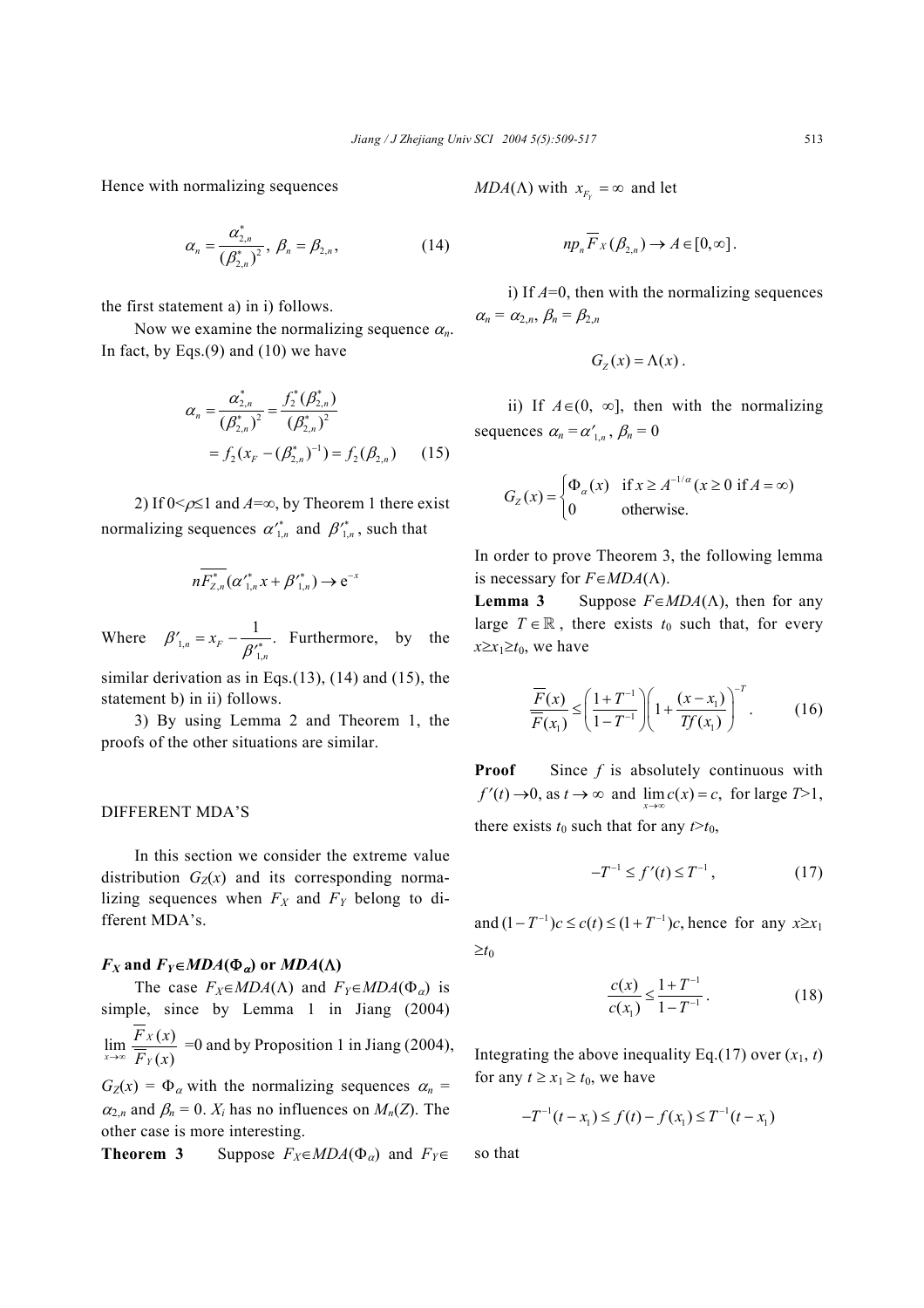$$
\frac{1}{f(t)} \ge \frac{1}{f(x_1) + T^{-1}(t - x_1)}
$$

and hence for  $x \ge x_1$  such that

$$
\frac{\overline{F}(x)}{\overline{F}(x_1)} = \frac{c(x)}{c(x_1)} \exp\left\{-\int_{x_1}^{x_1} \frac{1}{f_1(t)} dt\right\}
$$
\n
$$
\leq \left(\frac{1+T^{-1}}{1-T^{-1}}\right) \exp\left\{-\int_{x_1}^{x_1} \frac{1}{f(x_1)+T^{-1}(t-x_1)} dt\right\}
$$
\n
$$
= \left(\frac{1+T^{-1}}{1-T^{-1}}\right) \exp\left\{-T\int_{f(x_1)}^{f(x_1)+T^{-1}(x-x_1)} s^{-1} ds\right\}
$$
\n
$$
= \left(\frac{1+T^{-1}}{1-T^{-1}}\right) \left(\frac{f(x_1)+T^{-1}(x-x_1)}{f(x_1)}\right)^{-T}
$$
\n
$$
= \left(\frac{1+T^{-1}}{1-T^{-1}}\right) \left(1+\frac{(x-x_1)}{Tf(x_1)}\right)^{-T}.
$$

**Proof of Theorem 3** Setting  $\alpha_n = \alpha_{2,n} = f_2(\beta_{2,n})$ and  $\beta_n = \beta_{2,n}$ , we get

$$
n\overline{F}_{z,n}(\alpha_{2,n}x + \beta_{2,n})
$$
  
\n
$$
\sim np_n \overline{F}_X(\beta_{2,n}) \frac{\overline{F}_X(\alpha_{2,n}x + \beta_{2,n})}{\overline{F}_X(\beta_{2,n})} + e^{-x}
$$
  
\n
$$
\sim np_n \overline{F}_X(\beta_{2,n}) + e^{-x}
$$
\n(19)

since

$$
\lim_{n\to\infty} \frac{\overline{F}_X(\alpha_{2,n}x + \beta_{2,n})}{\overline{F}_X(\beta_{2,n})} = \lim_{n\to\infty} \frac{\overline{F}_X(\beta_{2,n}(\frac{\alpha_{2,n}}{\beta_{2,n}}x + 1))}{\overline{F}_X(\beta_{2,n})}
$$

$$
= (x \lim_{n\to\infty} \frac{\alpha_{2,n}}{\beta_{2,n}} + 1)^{-\alpha} = 1
$$

- i) If  $A=0$ , by Eq.(19) the statement follows.
- ii) If  $A > 0$ , then  $np_n \to \infty$  and

$$
n\overline{F}_{Z,n}(\alpha'_{1,n}x)\sim x^{-\alpha}+n(1-p_n)\overline{F}_Y(\alpha'_{1,n}x).
$$

If we can prove that

$$
n(1-p_n)\overline{F}_Y(\alpha'_{1,n}x) \to \begin{cases} 0 & \text{if } x \ge A^{-1/\alpha}(x \ge 0 \text{ if } A = \infty) \\ \infty & \text{otherwise.} \end{cases}
$$

then the statement follows.

In fact, we have 
$$
np_n \overline{F}_X(\alpha'_{1,n}) \to 1
$$
 and  
\n
$$
\lim_{n \to \infty} \exp \left\{-\int_{\beta_{2,n}}^{\alpha'_{1,n}} t^{-1} \alpha(t) dt\right\} = \lim_{n \to \infty} \frac{np_n \overline{F}_X(\alpha'_{1,n})}{np_n \overline{F}_X(\beta_{2,n})} \to A^{-1}
$$

Now

$$
\int_{\beta_{2,n}}^{\alpha'_{1,n}} t^{-1} \alpha(t) dt = \int_{1}^{\alpha'_{1,n}/\beta_{2,n}} s^{-1} \alpha(\beta_{2,n} s) ds
$$

implying

$$
\lim_{n\to\infty}\int_{1}^{\alpha'_{1,n}/\beta_{2,n}}s^{-1}\alpha(\beta_{2,n}s)ds=\log A.
$$
 (20)

Since  $\lim_{n\to\infty} \alpha(\beta_{2,n} s) = \alpha$  for any *s*>1, there exists *N*> 0 for given ε>0, such that for any *n*>*N* and *s*>1

$$
(1-\varepsilon)\alpha < \alpha(\beta_{2,n}s) < (1+\varepsilon)\alpha.
$$

Hence for  $\alpha'_{1,n} \geq \beta_{2,n}$ 

$$
(1 - \varepsilon)\alpha \log \left(\frac{\alpha'_{1,n}}{\beta_{2,n}}\right) \le \int_1^{\alpha'_{1,n}/\beta_{2,n}} s^{-1}\alpha(\beta_{2,n}s)ds
$$
  

$$
\le (1 + \varepsilon)\alpha \log \left(\frac{\alpha'_{1,n}}{\beta_{2,n}}\right)
$$

by Eq.(20) and similar for  $\alpha'_{1,n} < \beta_{2,n}$ , which implies

$$
\lim_{n \to \infty} \frac{\alpha'_{1,n}}{\beta_{2,n}} = A^{1/\alpha} \tag{21}
$$

We consider the different cases as follows: a) If  $x > A^{-1/\alpha}$ , then by Eq.(21) for large *n* 

$$
\alpha'_{1,n} x \geq \beta_{2,n}
$$

Hence by Lemma 3

$$
n(1 - p_n)\overline{F}_Y(\alpha'_{1,n}x) \sim \frac{\overline{F}_Y(\alpha'_{1,n}x)}{\overline{F}_Y(\beta_{2,n})}
$$
  
\n
$$
\leq \left(\frac{1 + T^{-1}}{1 - T^{-1}}\right) \left(1 + \frac{\alpha'_{1,n}x - \beta_{2,n}}{f_2(\beta_{2,n})T}\right)^{-T}
$$
  
\n
$$
= \left(\frac{1 + T^{-1}}{1 - T^{-1}}\right) \left(1 + \frac{1}{T} \frac{\beta_{2,n}}{f_2(\beta_{2,n})}\left(\frac{\alpha'_{1,n}}{\beta_{2,n}}x - 1\right)\right)^{-T} \to 0 \quad (22)
$$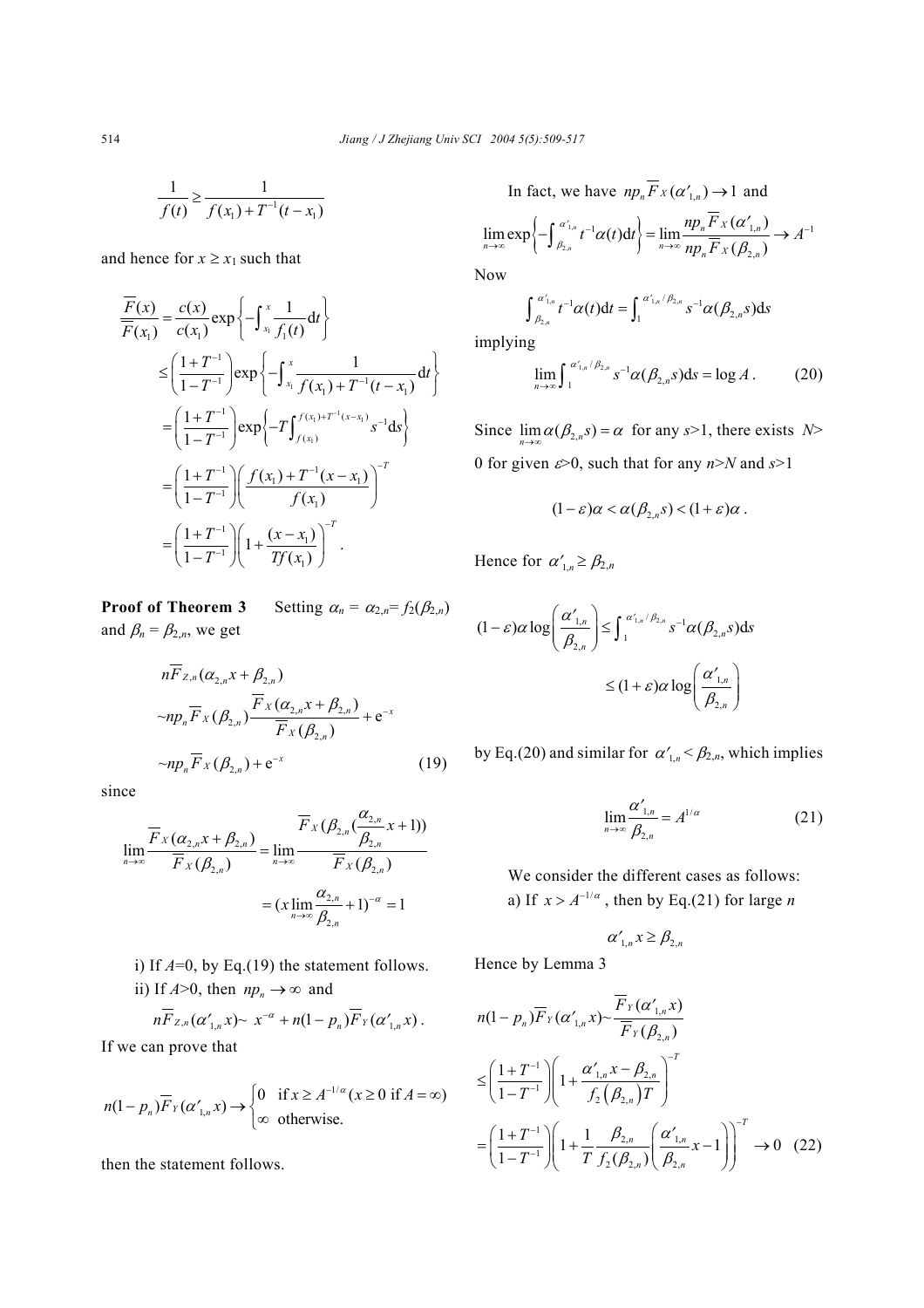Since  $\int_2^1(x)$ *x f x*  $\rightarrow \infty$  for  $x \rightarrow \infty$  and  $\frac{a_{1}}{2}$ 2, *n n*  $\frac{\alpha'_{1,n}}{\beta_{2,n}}$  converges.

b) If  $x < A^{-1/\alpha}$ , then by Eq.(21) for large *n*,

$$
\alpha'_{1,n}x \leq \beta_{2,n}.
$$

As the derivation in Eq.(22) we get

$$
\frac{\overline{F}_Y(\beta_{2,n})}{\overline{F}_Y(\alpha'_{1,n}x)} \to 0.
$$

Hence,

$$
n(1-p_n)\overline{F}_Y(\alpha'_{1,n}x) \sim \frac{F_Y(\alpha'_{1,n}x)}{\overline{F}_Y(\beta_{2,n})} \to \infty
$$
 (23)

the statement follows.

iii) If  $A = \infty$  then

$$
\lim_{n\to\infty}\exp\left\{-\int_{\beta_{2,n}}^{\alpha'_{1,n}}t^{-1}\alpha(t)\mathrm{d}t\right\}=\lim_{n\to\infty}\frac{np_{n}\overline{F}_{X}(\alpha'_{1,n})}{np_{n}\overline{F}_{X}(\beta_{2,n})}\to 0
$$

which implies  $\lim_{n\to\infty} \int_1^{\alpha'_{1,n}/\beta_{2,n}} s^{-1} \alpha(\beta_{2,n} s) ds = \infty$  and moreover,  $\lim_{n \to \infty} \frac{\alpha_1}{2}$ 2,  $\lim_{n \to \infty} \frac{\alpha}{2}$  $n\rightarrow\infty$   $\beta_{2,n}$  $\lim_{x \to \infty} \frac{\alpha'_{1,n}}{\beta_{2,n}} = \infty$ . If  $x \ge 0$  or  $x \le 0$ , then as the derivation in Eqs.(22) and (23) the results follow.

# $F_X$  and  $F_Y \in MDA(\Psi_\alpha)$  or  $MDA(\Lambda)$

The case  $F_X \in MDA(\Lambda)$  and  $F_Y \in MDA(\Psi_\alpha)$  $(\alpha > 0)$  with  $x_{F_x} = x_{F_y} = x_F$  is simple again, since  $F_X(x_F - x^{-1}) \in MDA(\Lambda)$  and  $F_Y(x_F - x^{-1}) \in MDA(\Phi_\alpha)$ . Lemma 1 in Jiang (2004) gives

$$
\lim_{x\to x_F} \frac{\overline{F}_X(x)}{\overline{F}_Y(x)} = \lim_{x\to\infty} \frac{\overline{F}_X(x_F - x^{-1})}{\overline{F}_Y(x_F - x^{-1})} = 0,
$$

Proposition 1 in Jiang (2004) implies  $G_Z(x) = \Psi_{\alpha}(x)$ . The other case is again more interesting.

**Theorem 4** Suppose  $F_X(x) \in MDA(\Psi_\alpha)$  and  $F_Y \in$ *MDA*( $\Lambda$ ). Let  $\overline{F}_Y(\beta_{2,n}) \sim \frac{1}{n}$  and if  $np_n \to \infty$ , let

$$
\overline{F}_X(\gamma'_{1,n}) \sim \frac{1}{np_n}.
$$
 Assume

$$
np_n \overline{F}_X(\beta_{2,n}) \to A \in [0,\infty]. \tag{24}
$$

i) If *A*=0, then with the normalizing sequences  $\alpha_n = \alpha_{2n} = f_2(\beta_{2n})$  and  $\beta_n = \beta_{2n}$ 

$$
G_{Z}(x) = \Lambda(x)
$$

ii) If  $A \in (0, ∞]$ , then with the normalizing sequences  $\alpha_n = \alpha'_{1,n} = x_F - \gamma'_{1,n}$  and  $\beta_n = \beta'_{1,n} = x_F$ 

$$
G_Z(x) = \begin{cases} \Psi_\alpha(x) & \text{if } 0 > x \ge -A^{-1/\alpha} \text{ (}x < 0 \text{ if } A = \infty \text{)} \\ 0 & \text{otherwise.} \end{cases}
$$

**Proof** Since  $x_{F_X} = x_{F_Y} = x_F < \infty$ ,  $F^*_{X}(x) = F_X(x_F - x_F)$  $(x^{-1}) \in MDA(\Phi_{\alpha})$ , and by Lemma 1,  $F^*_{Y}(x) = F_Y(x)$  $(x - x^{-1}) \in MDA(\Lambda)$  with  $x_{F_X^*} = x_{F_Y^*} = \infty$ . Hence we can apply Theorem 1 to these two functions. Let

$$
F_{Z,n}^*(x) = p_n F_X^*(x) + (1 - p_n) F_Y^*(x)
$$

Suppose  $\alpha^*_{2,n}$  and  $\beta^*_{2,n}$  are the normalizing sequences from  $F^*_{Y}(x)$ . We have  $\beta_{2}$ , 2, 1  $n - \lambda_F$ *n*  $\beta_{2,n} = x_F - \frac{1}{\beta_{2,n}^*}$ , and by

Eq.(24)

$$
np_n \overline{F}_X(\beta_{2,n}^*) = np_n \overline{F}_X(x_F - (\beta_{2,n}^*)^{-1})
$$
  
= 
$$
np_n \overline{F}_X(\beta_{2,n}) \to A.
$$

i) If  $A = 0$ , by Theorem 3 we have

$$
n\overline{F_{Z,n}^*}(\alpha_{2,n}^*x + \beta_{2,n}^*) \to e^{-x}.
$$
 (25)

Furthermore, by using the derivation in Eq.(13) we have

$$
n\overline{F_{Z,n}^*}(\alpha_{2,n}^*x+\beta_{2,n}^*)
$$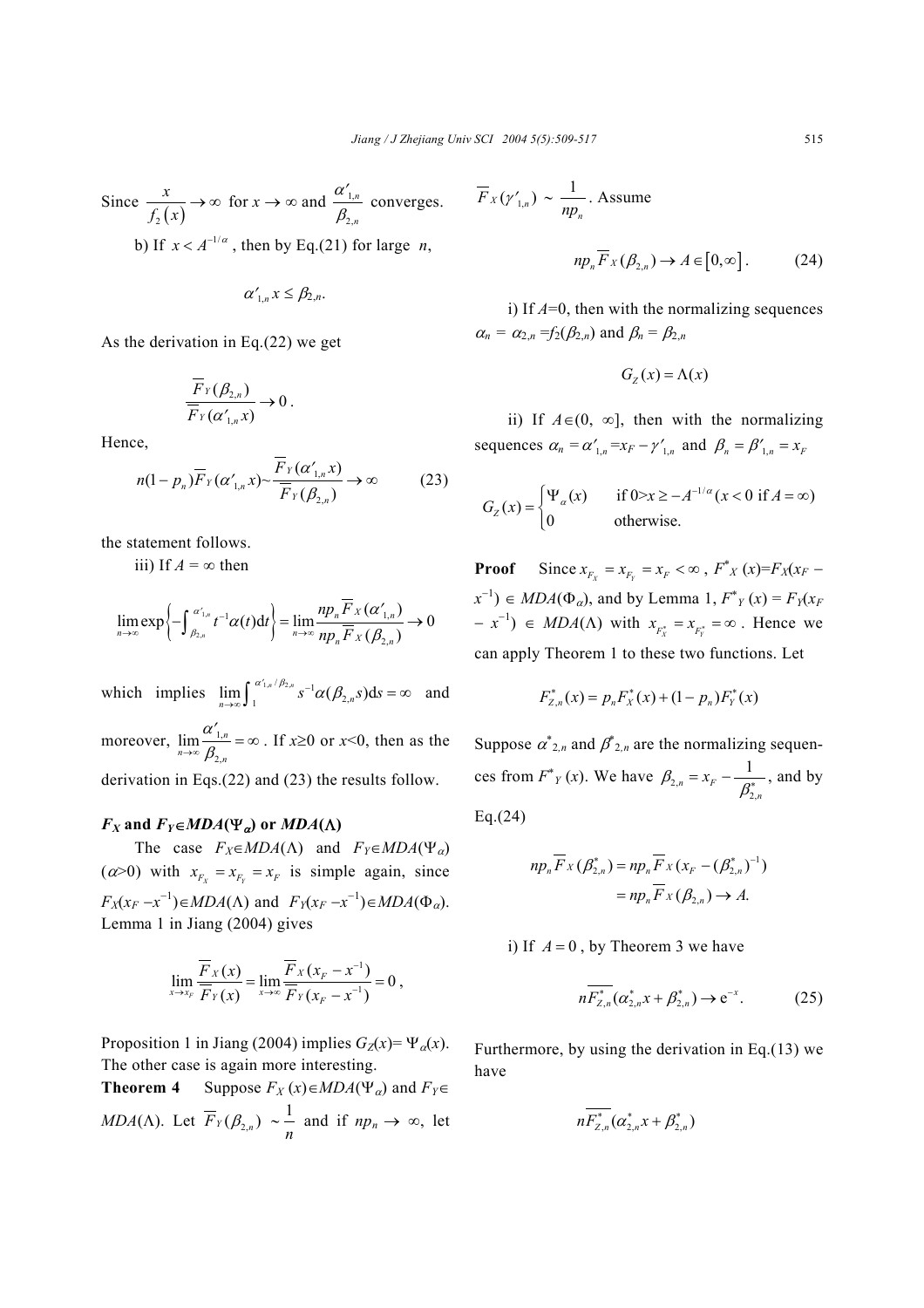$$
= np_{n} \overline{F}_{X} \left( \beta_{2,n} + \frac{\alpha_{2,n}^{*}}{(\beta_{2,n}^{*})^{2}} x(1+o(1)) \right)
$$
  
+
$$
n(1-p_{n}) \overline{F}_{Y} \left( \beta_{2,n} + \frac{\alpha_{2,n}^{*}}{(\beta_{2,n}^{*})^{2}} x(1+o(1)) \right)
$$
  
=
$$
n \overline{F}_{Z,n} \left( \beta_{2,n} + \frac{\alpha_{2,n}^{*}}{(\beta_{2,n}^{*})^{2}} x(1+o(1)) \right)
$$

Hence by Eq.(25) with normalizing sequences

$$
\alpha_n = \frac{\alpha_{2,n}^*}{(\beta_{2,n}^*)^2}, \beta_n = \beta_{2,n}
$$

implying by Eq.(15)

$$
\alpha_n = f_2(\beta_{2,n}), \ \beta_n = \beta_{2,n}
$$

the statement follows.

ii) If  $A \in (0, ∞]$ , by Theorem 3 there exists a normalizing sequence  $\alpha'^*_{1,n}$  from  $F^*_x(x)$ , such that

$$
n\overline{F_{Z,n}^*}(\alpha_{1,n}^*x) \to \begin{cases} x^{-\alpha} & \text{if } x \ge A^{-1/\alpha} \ (x \ge 0 \text{ if } A = \infty); \\ 0 & \text{otherwise.} \end{cases} \tag{26}
$$

We have  $\gamma'_{1}$ , 1, 1  $n - \lambda_F$ *n*  $\gamma'_{1,n} = x_F - \frac{1}{\alpha'_{1,n}}$  and

$$
n\overline{F}_{Z,n}^{*}(\alpha'_{1,n}^{*} x)
$$
  
=  $np_{n} \overline{F}_{X}(x_{F} - \frac{1}{\alpha'_{1,n}^{*} x}) + n(1 - p_{n}) \overline{F}_{Y}(x_{F} - \frac{1}{\alpha'_{1,n}^{*} x})$   
=  $np_{n} \overline{F}_{X}(x_{F} - \frac{x_{F} - \gamma'_{1,n}}{x})$   
+  $n(1 - p_{n}) \overline{F}_{Y}(x_{F} - \frac{x_{F} - \gamma'_{1,n}}{x})$   
=  $n\overline{F}_{Z,n}(x_{F} - \frac{x_{F} - \gamma'_{1,n}}{x})$ 

Hence by Eq.(26) we get

$$
n\overline{F}_{Z,n}((x_F-\gamma'_{1,n})y+x_F)\to
$$

$$
\begin{cases}\n(-y)^{\alpha} & \text{if } 0 > y \ge -A^{-1/\alpha} \text{ ( } y < 0 \text{ if } A = \infty \text{);} \\
0 & \text{otherwise.}\n\end{cases}
$$

Hence with the normalizing sequences

$$
\alpha_n = \alpha'_{1,n} = x_F - \gamma'_{1,n}
$$
 and  $\beta_n = \beta'_{1,n} = x_F$ ,

the statement follows.

## **CONCLUSION**

Now we show that  $\Lambda^A(\rho x) \Lambda(x) (\rho < 1)$  is not max-stable distribution, and hence it does not belong to the three types of extreme value distributions.

**Theorem 5** If  $A \in (0, \infty)$ , then the mixture extreme value distribution  $\Lambda^A(\rho x)\Lambda(x)$  ( $\rho$ <1) is not maxstable distribution function.

**Proof** Suppose that  $G_Z(x) = \Lambda^A(\rho x) \Lambda(x)$  is a maxstable distribution, it means that there exist constants  $a_k$ >0 and  $b_k$  such that

$$
\Lambda^{kA}(\rho(a_k x + b_k))\Lambda^k(a_k x + b_k) = \Lambda^A(\rho x)\Lambda(x)
$$

By taking logarithms, this is equivalent to

$$
A k e^{-\rho (a_k x + b_k)} + k e^{-(a_k x + b_k)} = A e^{-\rho x} + e^{-x}
$$
 (27)

Thus,

$$
Ak^{-\rho(a_kx+b_k)}(1+e^{-(1-\rho)(a_kx+b_k)})=Ae^{-\rho x}(1+e^{-(1-\rho)x})
$$

For fixed *k*, let  $x \to \infty$ , we get  $Ak^{-\rho(a_k x + b_k)} \sim Ae^{-\rho x}$ , and

$$
a_k x + b_k - \frac{\log k}{\rho} = x + o(1)
$$

This results in

$$
a_k + \left(b_k - \frac{\log k}{\rho}\right) x^{-1} = 1 + o(x^{-1})
$$

again let  $x \to \infty$ , we get  $a_k = 1$  and  $b_k = \frac{\log k}{\rho}$ .